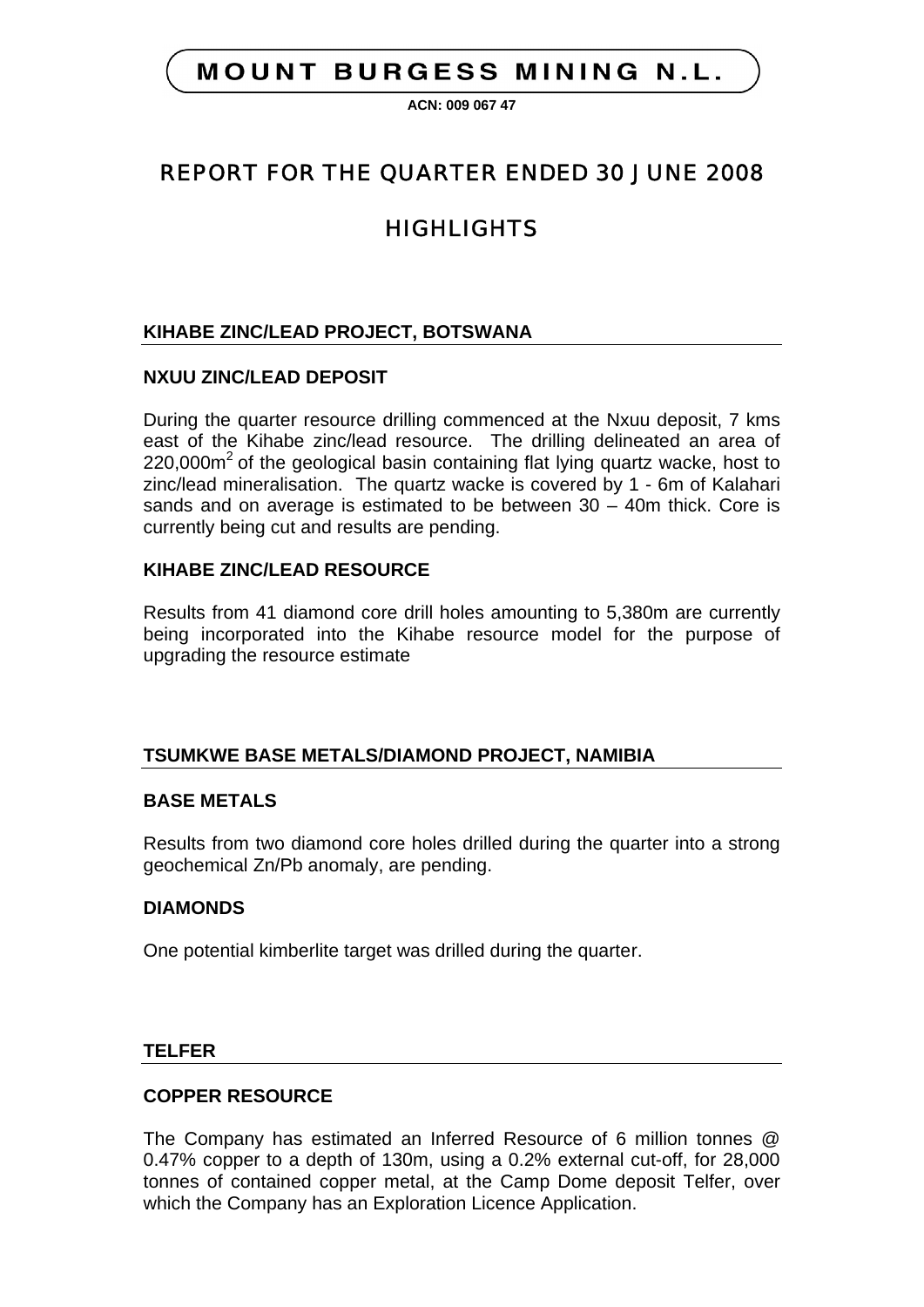#### **KIHABE ZINC/LEAD PROJECT, BOTSWANA**

#### **THE NXUU DEPOSIT**

The Company has completed the first pass of diamond core drilling at the Nxuu deposit for the purpose of delineating further resources, seven kilometers east of its Kihabe resource, in north western Botswana.

Zinc/lead mineralisation at the Nxuu deposit occurs in a shallow flat lying quartz wacke which lies in a dolomite basin and is covered by 1 - 6m of Kalahari sands. The quartz wacke is estimated to have an average width of between 30m – 40m (Figure 1).

**To date, eight diamond drill holes in this drilling programme have intersected this quartz wacke, which together with eight RC holes previously drilled by Billiton in the Basin, confirm that this quartz wacke extends over an area of some 220,000 square metres (Figure 2).**

Drill core is currently being cut and being submitted for assaying.

Any resource developed at the Nxuu deposit will be shallow, thereby having the potential for an open cut mining operation with a very low waste to ore ratio.

#### **THE KIHABE ZINC, LEAD AND SILVER RESOURCE**

Results from 41 diamond core drill holes amounting to 5,380 metres are currently being incorporated into the Kihabe resource model for the purpose of upgrading the resource estimate.

It is anticipated that the diamond core results will increase both the grade and tonnes of the Kihabe resource. An initial resource was estimated at 11 million tonnes at 2.55% zinc equivalent (see resource estimate attached, Figure 3). In excess of 95% of this resource fell within the indicated category. This initial resource was estimated from RC drill results only, which the Company believes under reported the grade. A revised resource estimate will be released to the market once complete.

#### **TSUMKWE DIAMOND AND BASE METALS PROJECT, NAMIBIA**

#### **BASE METALS**

During the quarter two diamond core holes were drilled into a geochemical Zn/Pb anomaly (peaking over 500ppm Zn and Pb), previously defined by the Company, 11km from the Botswana border, within the same Proterozoic belt as Kihabe. Results from these two holes will be reported on when available.

#### **DIAMONDS**

During the quarter a single diamond core hole was drilled into a magnetic anomaly at the Company's Tsumkwe diamond project. This hole drilled through 29.5m of basalt and then into 31.5m of either conglomerate or volcaniclastic breccia deposited in a crater on top of a kimberlite pipe. The hole terminated in what is believed to be a large granite clast. Close to 60% of the conglomerate?/ breccia? is made up of basalt, granite and sandstone clasts. A small sample of the conglomerate?/breccia? was subject to microscopy and one fresh kimberlitic pyrope garnet was recovered. Further microscopy was conducted to determine whether more kimberlitic garnets could be found to confirm whether this is a volcaniclastic breccia of kimberlitic origin or simply a conglomerate. No further kimberlitic garnets were found. Further deeper drilling needs to be conducted on this target for confirmatory purposes.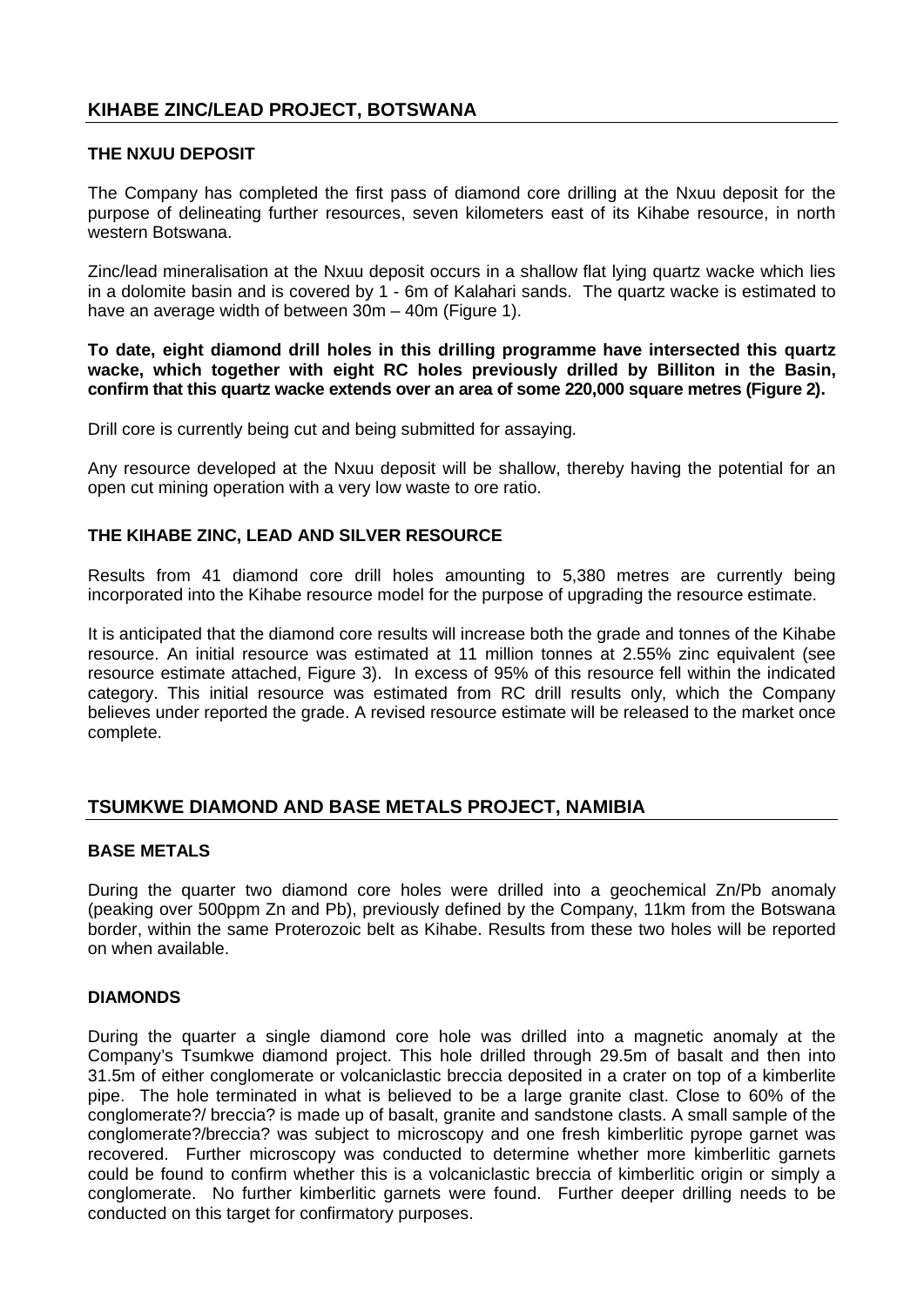#### **POTENTIAL LARGE TONNAGE - LOW GRADE COPPER/TUNGSTEN PORPHYRY DEPOSIT**

The Company has an Exploration Licence Application at its Telfer project, part of which covers the 17 Mile Hill copper/tungsten porphyry deposit on Camp Dome. During the quarter the Company compiled a resource estimate on this deposit.

#### **COPPER**

#### **The Company has estimated an Inferred Resource of 6 million tonnes @ 0.47% copper to a depth of 130m, using a 0.2% external cut off, for 28,000 tonnes of contained copper metal**.

Data from five drill holes, applying an area of influence with a radius of 150m, were used in the estimate. A sixth drill hole, CSMH213, drilled 373m to the east of the main inferred resource area, which intersected a zone of 5m @ 1.52% Cu from 81m has not been included. This represents an outlier unconnected for reasons of JORC compliance by its distance from the five drill holes used in the estimation and not for any change in geology or mineralization.

The inferred copper resource does not include a large low grade hypogene copper stockwork beneath the resource estimate. "One hole (NSMH 88-1) which penetrated the sulphide zone showed numerous intervals assaying from 0.22 – 0.56% Cu" (Newmont Australia Limited, 1990). Diamond drill hole NSMH 88-1 was drilled vertically to a depth of 568.1m and according to the graphic log was at 540 m depth still in a "strongly mineralised zone, massive veins, disseminated sulphides, veinlets of pyrite, pyrrhotite and chalcopyrite" (Newmont Australia Limited, 1990). This zone, so described, is 90m thick, between 450m and 540m depth. The assay intervals for this zone are not available.

Typically, this style of deposit (the porphyry type), is considerably larger than the resource so far defined. **The Company believes that further drilling will increase this resource.**

#### **TUNGSTEN**

Tungsten assay records are only available for one of the drill holes, SMC-9201 drilled to a depth of 300.5m, so a resource for tungsten cannot be estimated. Some of the tungsten (W) grades from SMC-9201, are as follows:

- 17.1m from 19.9m @ 0.28% W
- 2.2m from 99.5m @ 0.62% W
- 0.9m from 156.0m @ 6.57% W

"Anomalous zones of tungsten in the form of ferberite in quartz veins were intersected throughout most of the hole". (Newcrest, 1992).

Note: The copper price is currently around **US\$8,500/t** (US\$85 per each 1%) and the tungsten price is currently around **US\$25,000/t** (US\$250 per each 1%). At the time that the above deposit was last drilled in 1992, the emphasis was on gold exploration. Copper prices were around US\$2,400/t and falling and tungsten prices fell to under US\$9,000/t, forcing many tungsten mines to close.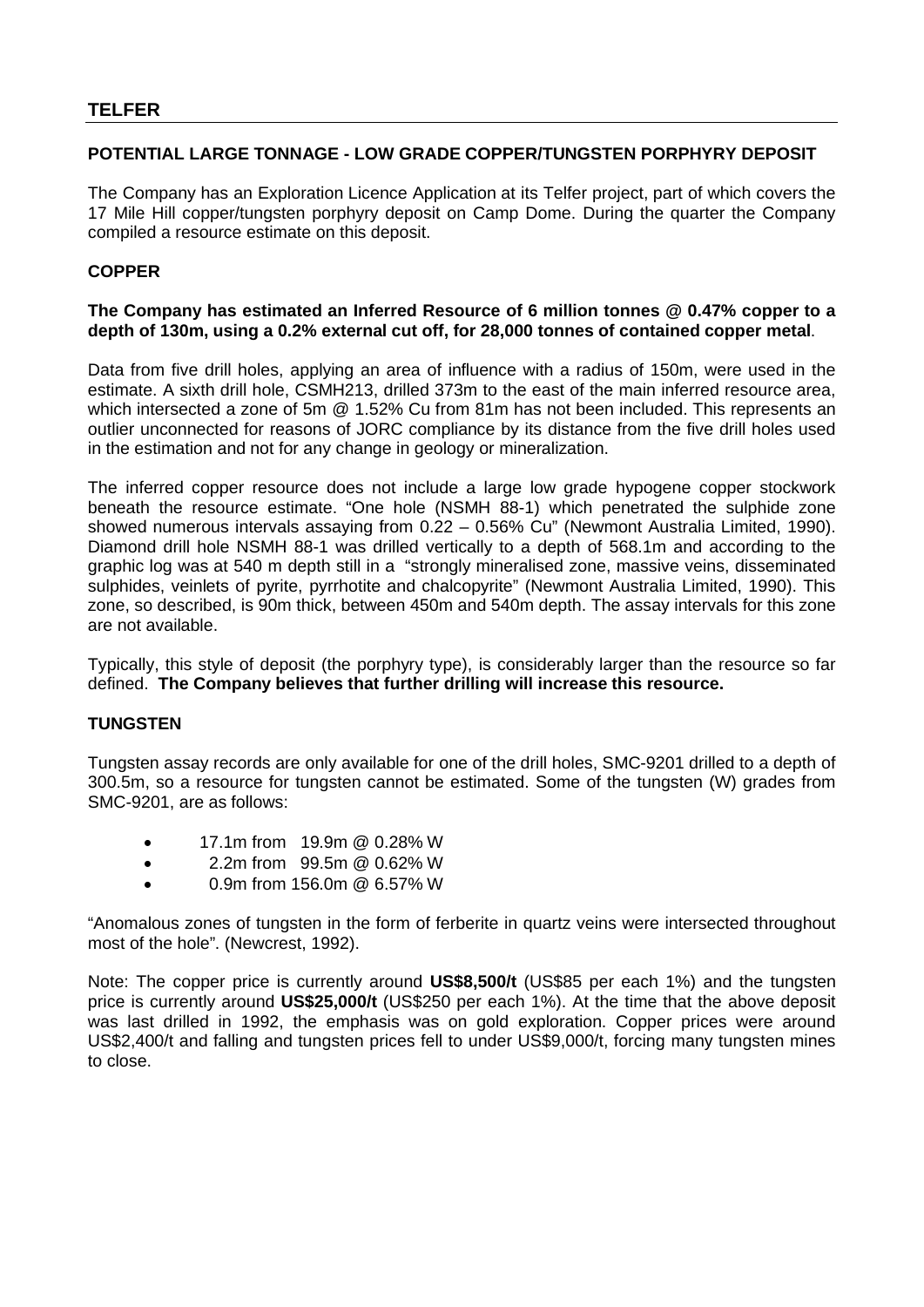#### **CORPORATE**

#### **CHANGE IN BOARD MEMBERS**

Because of other commitments, requiring significant periods overseas, Mr Giles Rodney (Rod) Dale, FRMIT, FAusIMM, Geologist, offered during the quarter to resign from the Board of the Company, as a Non Executive Director. The Company sincerely thanks Rod for the guidance he has given it during his time as a Board Member and wishes him all the best in his various ventures.

During the quarter Mr Murray Surtees, BSc, MDP, FAusIMM, Geologist, accepted the position of Executive Director, Exploration and Resource Development. Murray has many years of geological experience, having managed projects in Africa, South America, Australia and the Near East, exploring for base metals and gold. Latterly he was Exploration Manager, Eastern Africa for Anglo American plc, managing operations in twelve different countries. He has significant experience in the evaluation and assessment of the economic viability of mineral properties and projects, which includes the assessment of a SEDEX deposit similar to the Company's Kihabe Project. The Company welcomes Murray to the Board, particularly at this time of entering the phase of assessing the feasibility of its Kihabe Lead/Zinc Project.

#### **PLACEMENT**

During the quarter, the Company raised \$700,000 through the issue of 20 million shares @ 3.5c per share.

The information in this report that relates to exploration results (other than information relative to diamond exploration), together with any related assessments and interpretations, is based on information compiled by Mr Murray Surtees, B.Sc, MDP, F.Aus.IMM. Mr Surtees is a Fellow of The Australasian Institute of Mining and Metallurgy.

Mr Surtees is an Executive Director of the Company. He has sufficient experience which is relevant to the style of mineralisation under consideration and to the activity which he is undertaking to qualify as a Competent Person as defined in the 2004 Edition of the "Australasian Code for Reporting of Mineral Resources and Ore Reserves". Mr Surtees consents to the inclusion in the report of the matters based on this information in the form and context in which it appears.

The information in this report that relates to diamond exploration is based on information approved by Dr Abraham Janse, PhD, Ch Geol, Ch Eng, FGS, FAusIMM, MIMMM, MCIMM, MGSA, MPDAC.

Dr Abraham Janse is a consulting geologist to the Company. He has sufficient experience which is relevant to the style of mineralisation under consideration and to the activity which he is undertaking to qualify as a Competent Person as defined in the 2004 Edition of the "Australasian Code for Reporting of Mineral Resources and Ore Reserves". Dr Janse consents to the inclusion in the report of the matters based on this information in the form and context in which it appears.

**TO CONTACT US:**PO Box Z5301, St Georges Terrace, Perth, Western Australia, 6831 Telephone: (61 8) 9322 6311 Email: mtb@mountburgess.com Facsimile: (61 8) 9322 4607 Website: www.mountburgess.com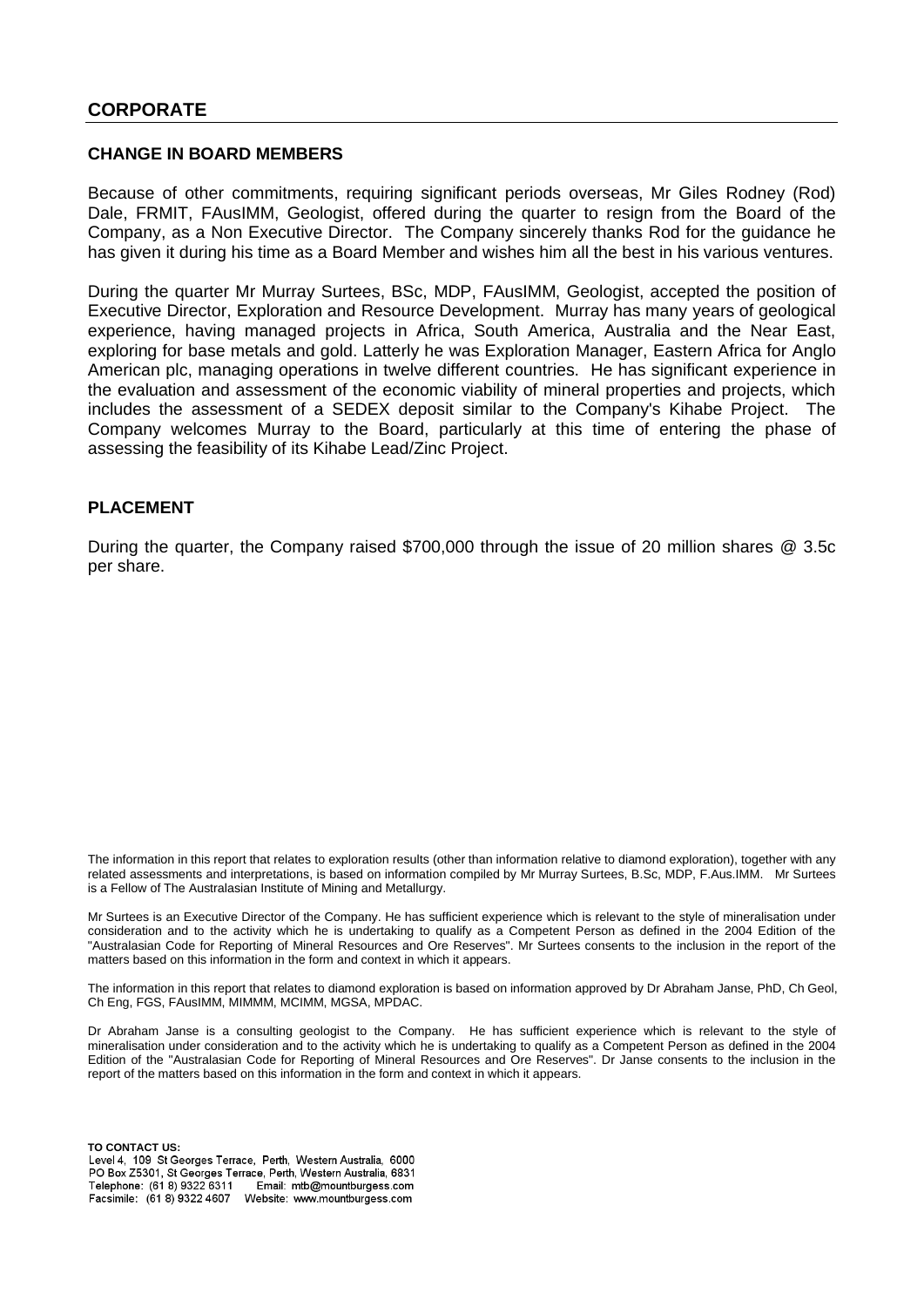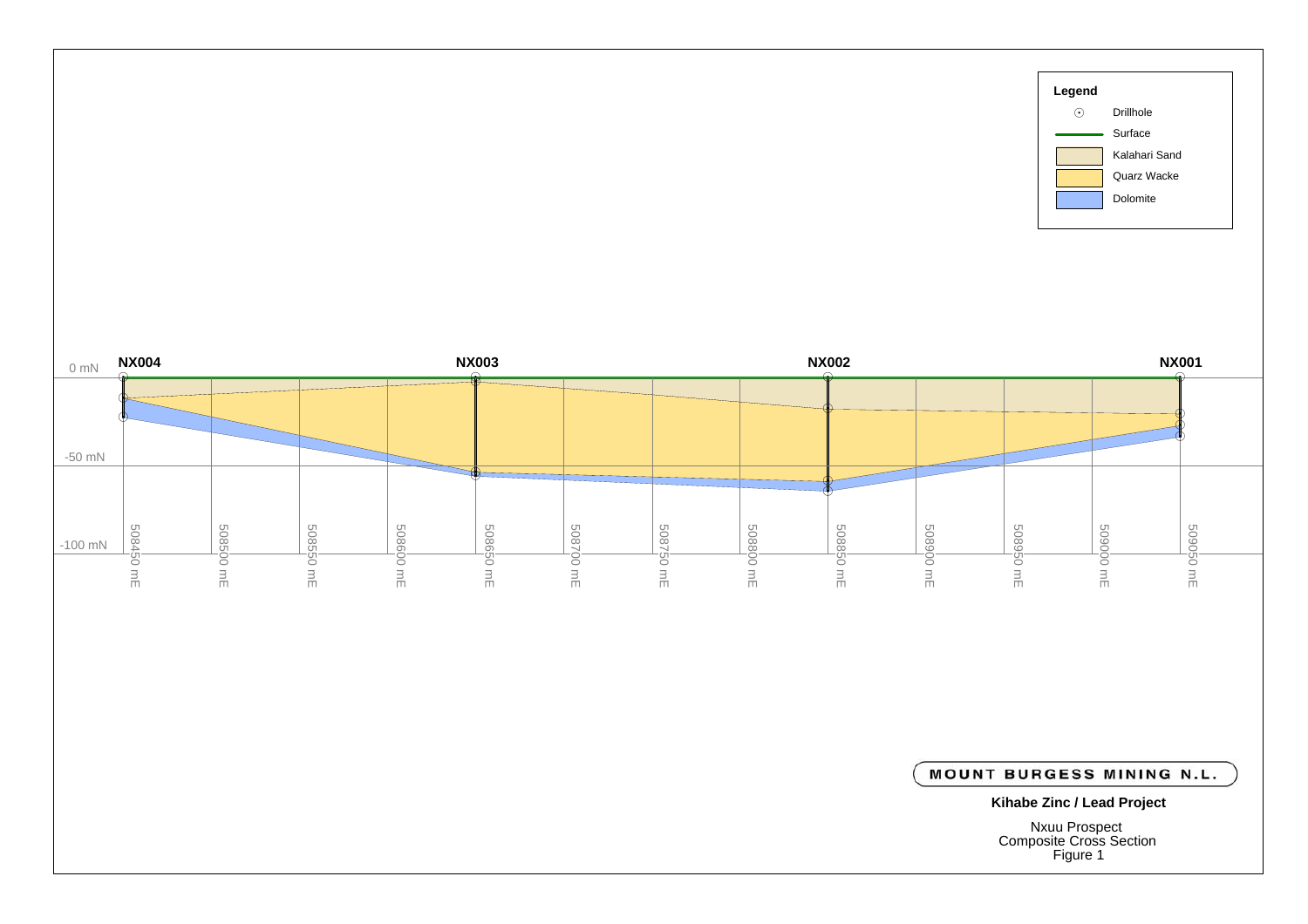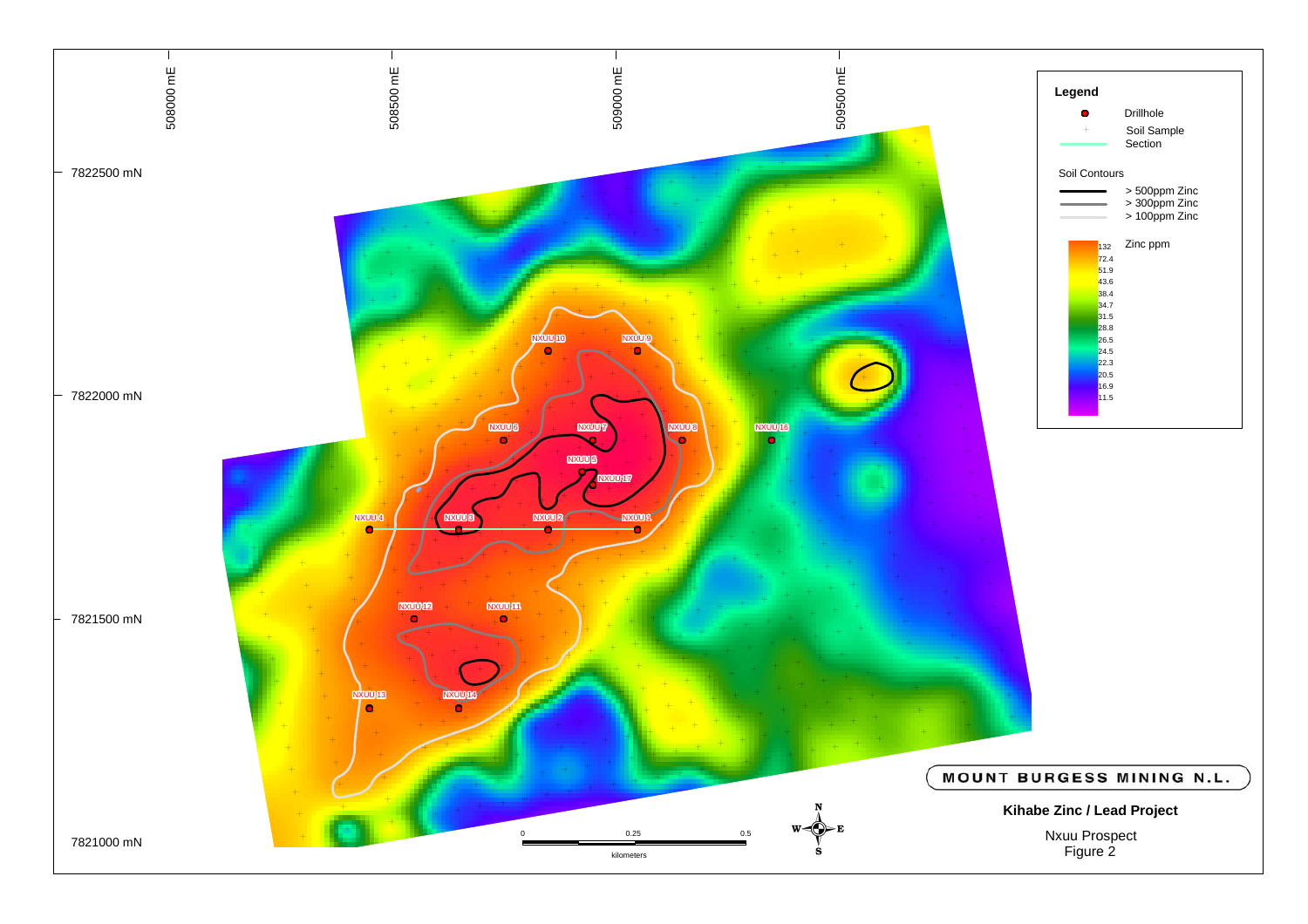#### **MOUNT BURGESS MINING N.L.**

#### **Kihabe Zinc / Lead Project**

March 2007 Initial Independent Resource Estimates Figure 3

The initial zinc, lead and silver Resources, based only on RC drill results were estimated by Ravensgate, independent consultants, in March 2007, applying a range of zinc equivalent low grade cuts, as follows:

| Zn Equivalent |            | Grade  |     |                   |               |                   | Metal  |           |
|---------------|------------|--------|-----|-------------------|---------------|-------------------|--------|-----------|
| Lower Cut-Off | Tonnes     | Zn.    | Pb  | Ag                | Zn equivalent | Zn                | Pb     | Ag        |
| (%Zn equiv)   | $(t)$      | $(\%)$ | (%) | (9 <sub>1</sub> ) | (%)           | $\left( t\right)$ | (t)    | (oz)      |
| 0.6           | 15,913,700 | 1.5    | 0.6 | 8.1               | 2.0           | 241,980           | 91,120 | 4,168,840 |
| 0.8           | 14,205,100 | 1.7    | 0.6 | 8.8               | 2.1           | 234,880           | 84,260 | 4,020,750 |
| 1.0           | 12,901,400 | 1.8    | 0.6 | 9.4               | 2.2           | 226,540           | 79,470 | 3,894,920 |
| 1.2           | 11,606,600 | 1.9    | 0.6 | 10.1              | 2.4           | 215,430           | 75,220 | 3,756,610 |
| 1.4           | 10,285,800 | 2.0    | 0.7 | 10.9              | 2.5           | 201,610           | 70,740 | 3,592,190 |
| 1.6           | 8,947,500  | 2.1    | 0.7 | 11.8              | 2.7           | 185,060           | 66,240 | 3,396,200 |
| 1.8           | 7,705,500  | 2.2    | 0.8 | 12.8              | 2.8           | 167,770           | 61,430 | 3,174,030 |
| 2.0           | 6,519,700  | 2.3    | 0.9 | 13.9              | 3.0           | 149,500           | 56,100 | 2,915,640 |

#### **KIHABE INDICATED RESOURCE – Reported at various % Zn equivalent\* lower cut-offs**

#### **KIHABE INFERRED RESOURCE – Reported at various % Zn equivalent\* lower cut-offs**

| Zn Equivalent |         | Grade |     |       |               |                          | Metal          |         |
|---------------|---------|-------|-----|-------|---------------|--------------------------|----------------|---------|
| Lower Cut-Off | Tonnes  | Zn    | Pb  | Ag    | Zn equivalent | Zn.                      | P <sub>b</sub> | Ag      |
| (%Zn equiv)   | $(t)$   | (%)   | (%) | (git) | (%)           | $_{\textrm{\tiny{(t)}}}$ | $(t)$          | (oz)    |
| 0.6           | 883,600 | 1.1   | 0.3 | 3.8   | 1.3           | 9,310                    | 2,940          | 106,920 |
| 0.8           | 690,500 | 1.2   | 0.3 | 4.0   | 1.5           | 8,490                    | 2,200          | 88,130  |
| 1.0           | 547,200 | 1.4   | 0.3 | 4.3   | 1.6           | 7,560                    | 1,680          | 75,330  |
| 1.2           | 414,200 | 1.6   | 0.3 | 4.7   | 1.8           | 6,520                    | 1,070          | 62,840  |
| 1.4           | 310,000 | 1.7   | 0.3 | 5.0   | 2.0           | 5,360                    | 840            | 49,420  |
| 1.6           | 244,000 | 1.8   | 0.3 | 5.2   | 2.1           | 4,490                    | 710            | 41,080  |
| 1.8           | 154,200 | 2.0   | 0.4 | 5.8   | 2.3           | 3,100                    | 560            | 28,810  |
| 2.0           | 111,700 | 2.1   | 0.4 | 6.4   | 2.5           | 2,380                    | 460            | 22,830  |

\*Note: In the above Resource estimates, "% zinc equivalent" was calculated as follows: 1.67% lead = 1% zinc, 75g/t silver = 1% zinc

The following metal prices, current in March 2007, were used to calculate the zinc equivalent grade: Zinc US\$3,250/t, Lead US\$1,950/t and Silver US\$13:50/oz.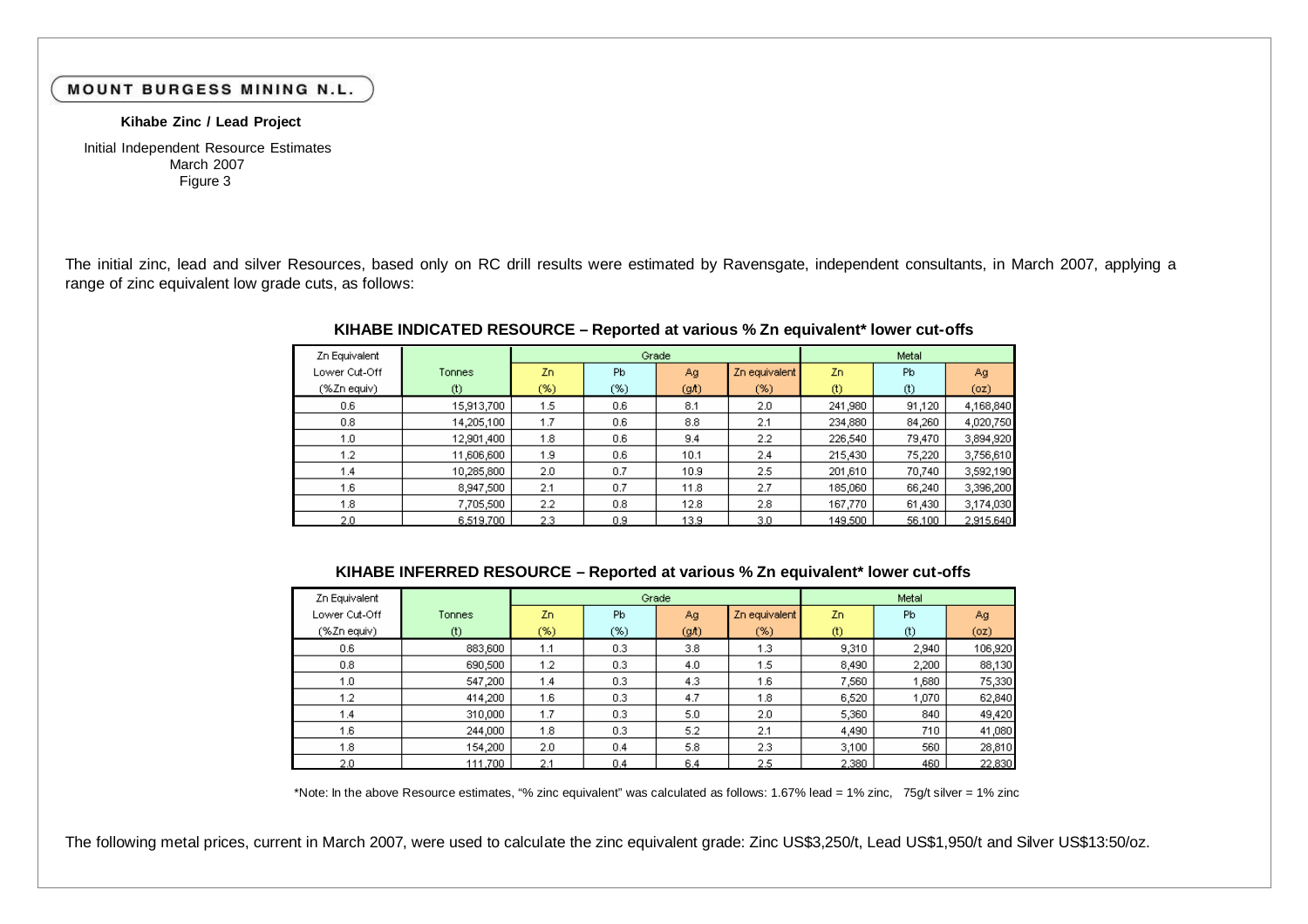# **Appendix 5B Mining exploration entity quarterly report**

Introduced 1/7/96. Origin: Appendix 8. Amended 1/7/97, 1/7/98, 30/9/2001.

Name of entity

MOUNT BURGESS MINING N.L.

ABN Quarter ended ("current quarter")

31009067476 30 June 2008

#### **Consolidated statement of cash flows**

|      |                                                          | Current quarter | Year to date (12 months) |
|------|----------------------------------------------------------|-----------------|--------------------------|
|      | Cash flows related to operating activities               | \$A'000         | \$A'000                  |
| 1.1  | Receipts from product sales and related<br>debtors       |                 |                          |
| 1.2  | Payments for:                                            |                 |                          |
|      | (a) exploration and evaluation                           | (350)           | (2,003)                  |
|      | (b) development                                          |                 |                          |
|      | (c) production                                           |                 |                          |
|      | (d) administration                                       | (315)           | (1, 138)                 |
| 1.3  | Dividends received                                       |                 |                          |
| 1.4  | Interest and other items of a similar nature<br>received | 5               | 41                       |
| 1.5  | Interest and other costs of finance paid                 |                 |                          |
| 1.6  | Income taxes paid                                        |                 |                          |
| 1.7  | Other (provide details if material)                      |                 |                          |
|      |                                                          |                 |                          |
|      | <b>Net Operating Cash Flows</b>                          | (660)           | (3, 100)                 |
|      | Cash flows related to investing activities               |                 |                          |
| 1.8  | Payment for purchases of:                                |                 |                          |
|      | (a) prospects                                            |                 |                          |
|      | (b) equity investments                                   | (5)             | (5)                      |
|      | (c) other fixed assets                                   | (5)             | (142)                    |
|      |                                                          |                 |                          |
| 1.9  | Proceeds from sale of:                                   |                 |                          |
|      | (a) prospects                                            |                 |                          |
|      | (b) equity investments                                   |                 |                          |
|      | (c) other fixed assets                                   |                 |                          |
| 1.10 | Loans to other entities                                  |                 |                          |
| 1.11 | Loans repaid by other entities                           |                 |                          |
| 1.12 | Other (provide details if material)                      |                 |                          |
|      | Net investing cash flows                                 | (10)            | (147)                    |
| 1.13 | Total operating and investing cash flows                 |                 |                          |
|      | (carried forward)                                        | (670)           | (3, 247)                 |

<sup>+</sup> See chapter 19 for defined terms. Appendix 5B Page 1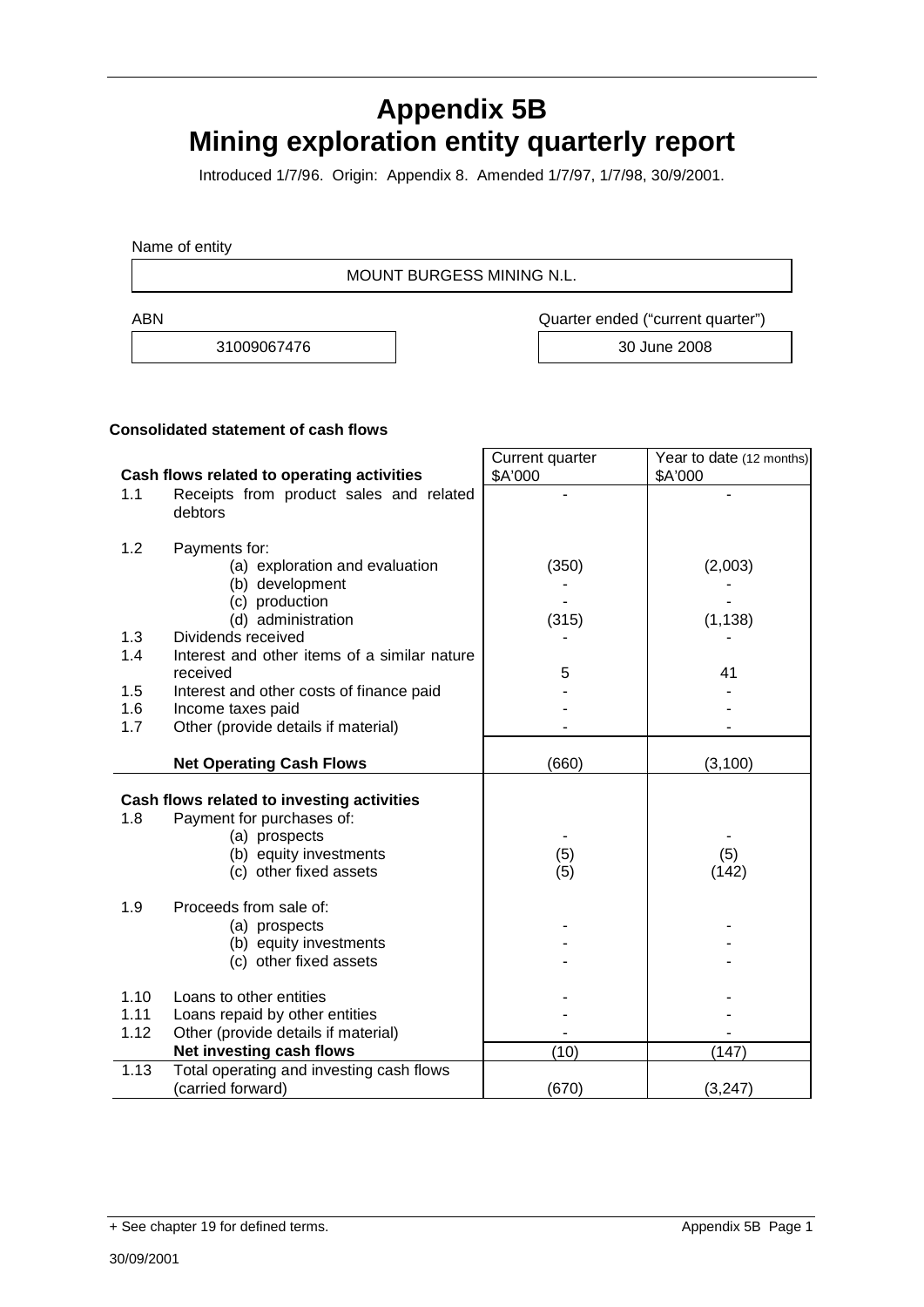| 1.13 | Total operating and investing cash flows   |       |         |
|------|--------------------------------------------|-------|---------|
|      | (brought forward)                          | (670) | (3,247) |
|      |                                            |       |         |
|      | Cash flows related to financing activities |       |         |
| 1.14 | Proceeds from issues of shares, options,   | 700   | 2,646   |
|      | etc.                                       |       |         |
| 1.15 | Proceeds from sale of forfeited shares     |       |         |
| 1.16 | Proceeds from borrowings                   |       |         |
| 1.17 | Repayment of borrowings                    |       |         |
| 1.18 | Dividends paid                             |       |         |
| 1.19 | Other - Placement fees                     | (21)  | (95)    |
|      | Other - Lease liability repayments         |       | (5)     |
|      | Net financing cash flows                   | 679   | 2,546   |
|      |                                            |       |         |
|      | Net increase (decrease) in cash held       | 9     | (701)   |
| 1.20 | Cash at beginning of quarter/year to date  | 329   | 1,024   |
| 1.21 | Exchange rate adjustments to item 1.20     | (2)   | 13      |
|      |                                            |       |         |
| 1.22 | Cash at end of quarter                     | 336   | 336     |

#### **Payments to directors of the entity and associates of the directors Payments to related entities of the entity and associates of the related entities**

|      |                                                                  | Current quarter<br>\$A'000 |
|------|------------------------------------------------------------------|----------------------------|
| 1.23 | Aggregate amount of payments to the parties included in item 1.2 |                            |
| 1.24 | Aggregate amount of loans to the parties included in item 1.10   |                            |
|      |                                                                  |                            |

1.25 Explanation necessary for an understanding of the transactions

#### **Non-cash financing and investing activities**

2.1 Details of financing and investing transactions which have had a material effect on consolidated assets and liabilities but did not involve cash flows

N/A

2.2 Details of outlays made by other entities to establish or increase their share in projects in which the reporting entity has an interest

N/A

#### **Financing facilities available**

#### **The Company maintains a seasonal overdraft facility of \$150,000.**

<sup>+</sup> See chapter 19 for defined terms. Appendix 5B Page 2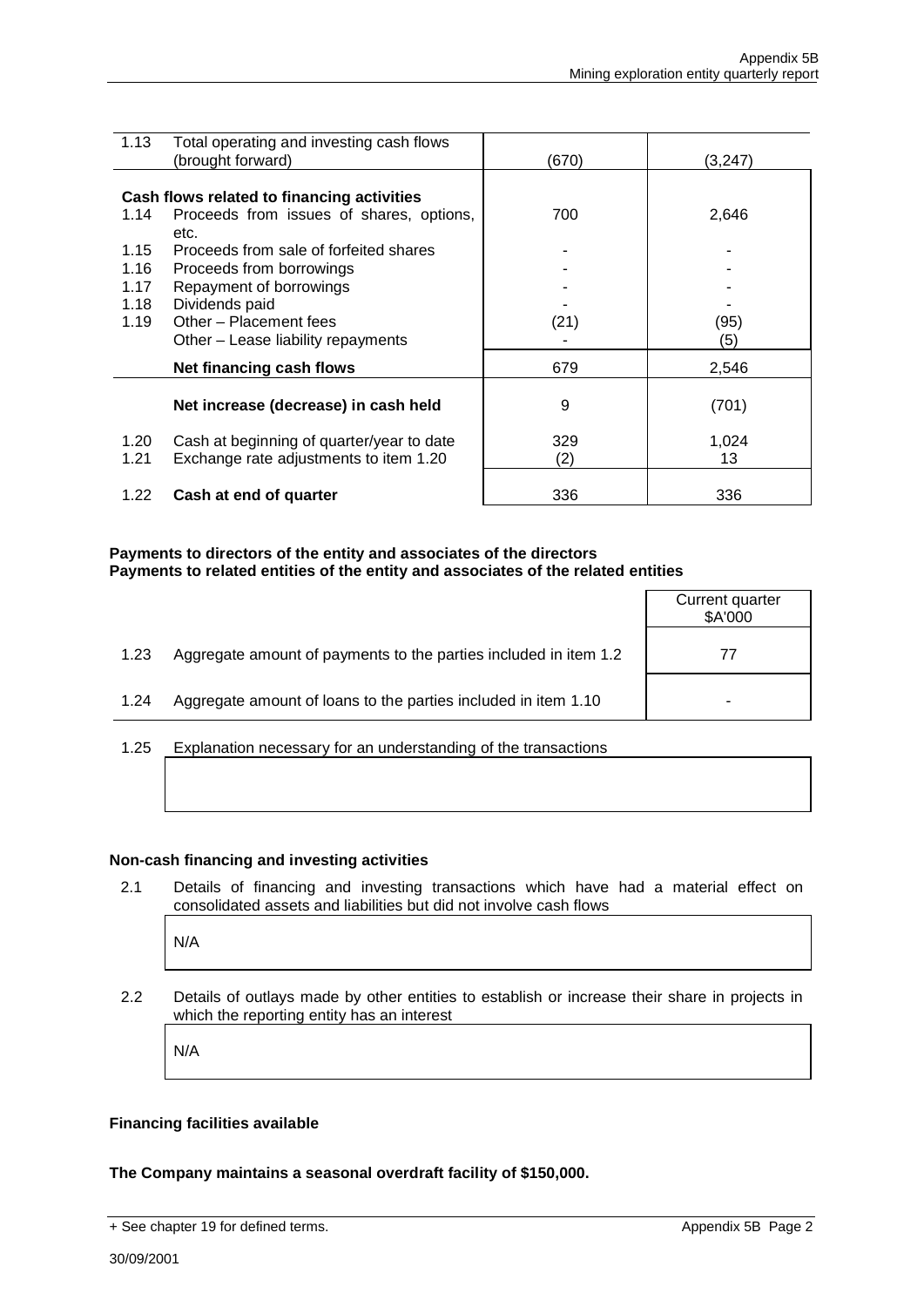|     |                             | Amount available<br>\$A'000 | Amount used<br>\$A'000 |  |
|-----|-----------------------------|-----------------------------|------------------------|--|
| 3.1 | Loan facilities             |                             |                        |  |
| 3.2 | Credit standby arrangements | 205                         |                        |  |

#### **Estimated cash outflows for next quarter**

|     | <b>Total</b>               | -<br>300 |
|-----|----------------------------|----------|
| 4.2 | Development                |          |
| 4.1 | Exploration and evaluation | 300      |
|     |                            | \$A'000  |

#### **Reconciliation of cash**

| follows. | Reconciliation of cash at the end of the quarter<br>(as shown in the consolidated statement of cash<br>flows) to the related items in the accounts is as | Current quarter<br>\$A'000 | Previous quarter<br>\$A'000 |
|----------|----------------------------------------------------------------------------------------------------------------------------------------------------------|----------------------------|-----------------------------|
| 5.1      | Cash on hand and at bank                                                                                                                                 | 22                         | 84                          |
| 5.2      | Deposits at call                                                                                                                                         | 314                        | 245                         |
| 5.3      | Bank overdraft                                                                                                                                           |                            |                             |
| 5.4      | Other (prove details)                                                                                                                                    |                            |                             |
|          | <b>Total: cash at end of quarter (item 1.22)</b>                                                                                                         | 336                        | 329                         |

#### **Changes in interests in mining tenements**

|     |                                                                        | Tenement<br>reference | Nature of interest<br>(note (2)) | Interest at<br>beginning<br>of quarter | Interest at<br>end of<br>quarter |
|-----|------------------------------------------------------------------------|-----------------------|----------------------------------|----------------------------------------|----------------------------------|
| 6.1 | Interests in mining<br>tenements<br>relinquished, reduced<br>or lapsed |                       |                                  |                                        |                                  |
| 6.2 | Interests in mining<br>tenements acquired or<br>increased              |                       |                                  |                                        |                                  |

<sup>+</sup> See chapter 19 for defined terms. Appendix 5B Page 3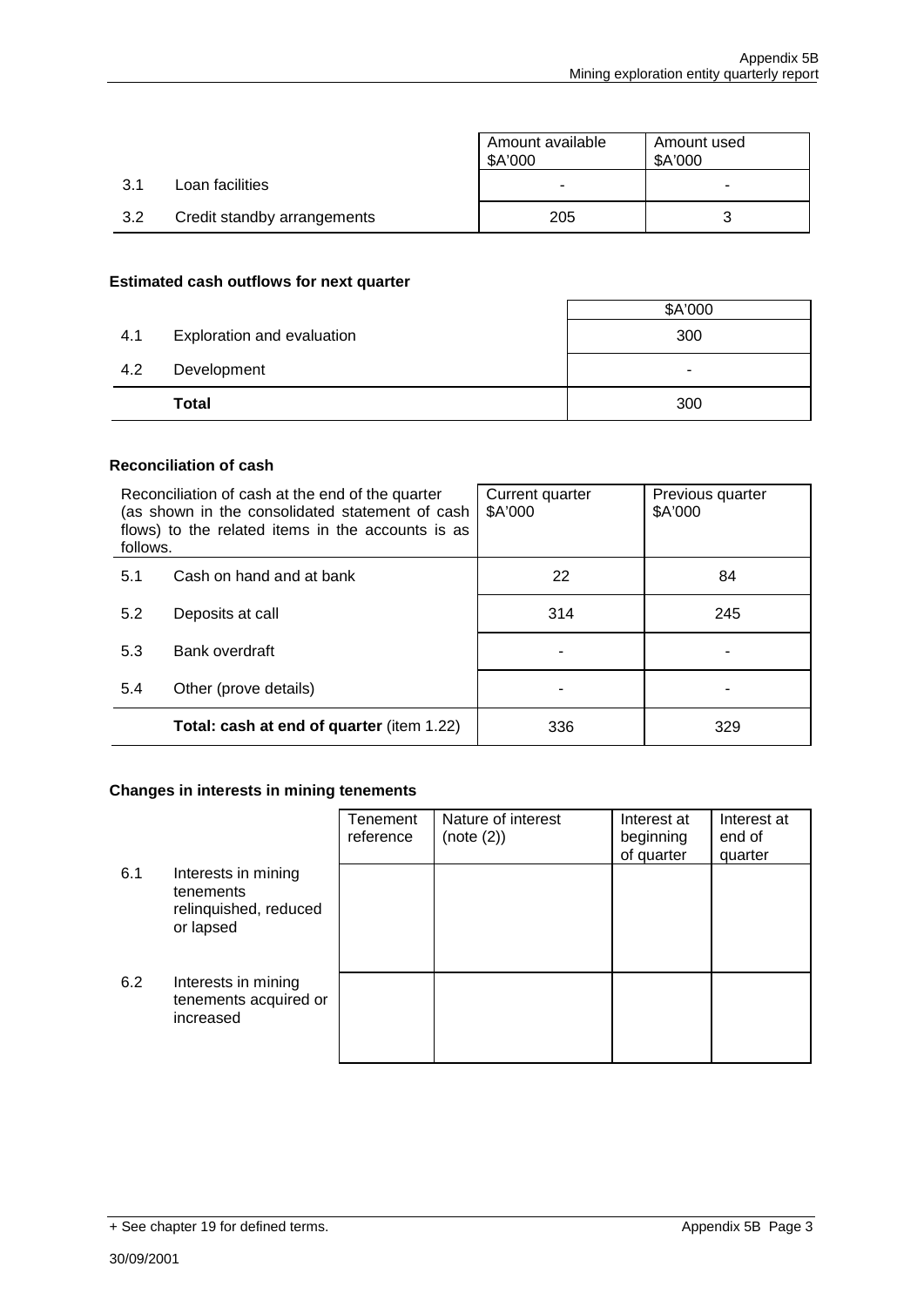#### **Issued and quoted securities at end of current quarter**

|      |                                                                           | Total number                                              | Number quoted                                                      | Issue price per<br>security (cents)<br>(see note 3)      | Amount paid up<br>per security<br>(cents)<br>(see note 3) |
|------|---------------------------------------------------------------------------|-----------------------------------------------------------|--------------------------------------------------------------------|----------------------------------------------------------|-----------------------------------------------------------|
| 7.1  | + Preference<br><b>Securities</b>                                         | N/A                                                       | 0                                                                  |                                                          |                                                           |
| 7.2  | Changes during<br>quarter                                                 |                                                           |                                                                    |                                                          |                                                           |
|      | (a) Increases<br>through issues                                           |                                                           |                                                                    |                                                          |                                                           |
|      | (b) Decreases<br>through returns of<br>capital, buy-backs,<br>redemptions |                                                           |                                                                    |                                                          |                                                           |
| 7.3  | + Ordinary<br><b>Securities</b>                                           | 300,257,000                                               | 300,257,000                                                        |                                                          |                                                           |
| 7.4  | Changes during<br>quarter                                                 |                                                           |                                                                    |                                                          |                                                           |
|      | (a) Increases<br>through issues                                           | 20,000,000                                                | 20,000,000                                                         |                                                          |                                                           |
|      | (b) Decreases<br>through returns of<br>capital, buy-backs                 | N/A                                                       | N/A                                                                |                                                          |                                                           |
| 7.5  | <sup>+</sup> Convertible Debt<br><b>Securities</b>                        | N/A                                                       | N/A                                                                |                                                          |                                                           |
| 7.6  | Changes during<br>quarter                                                 |                                                           |                                                                    |                                                          |                                                           |
|      | (a) Increases<br>through issues                                           |                                                           |                                                                    |                                                          |                                                           |
| 7.7  | <b>Options</b>                                                            |                                                           |                                                                    |                                                          |                                                           |
|      | Employee Share<br>Plans                                                   | 950,000<br>2,500,000<br>5,050,000<br>850,000<br>1,300,000 | <b>NIL</b><br><b>NIL</b><br><b>NIL</b><br><b>NIL</b><br><b>NIL</b> | 25 cents<br>25 cents<br>25 cents<br>25 cents<br>25 cents | 31/12/09<br>31/12/10<br>31/12/11<br>31/12/12<br>31/12/13  |
| 7.8  | Issued during quarter                                                     | 1,300,000                                                 | <b>NIL</b>                                                         | 25 cents                                                 | 31/12/13                                                  |
| 7.9  | <b>Exercised during</b><br>quarter                                        | <b>NIL</b>                                                |                                                                    |                                                          |                                                           |
| 7.10 | Cancelled during<br>quarter                                               | 150,000<br>50,000                                         | <b>NIL</b><br><b>NIL</b>                                           | 25 cents<br>25 cents                                     | 31/12/09<br>31/12/12                                      |
| 7.11 | <b>Debentures</b><br>(totals only)                                        | N/A                                                       |                                                                    |                                                          |                                                           |
| 7.12 | <b>Unsecured notes</b><br>(totals only)                                   | N/A                                                       |                                                                    |                                                          |                                                           |

<sup>+</sup> See chapter 19 for defined terms. Appendix 5B Page 4